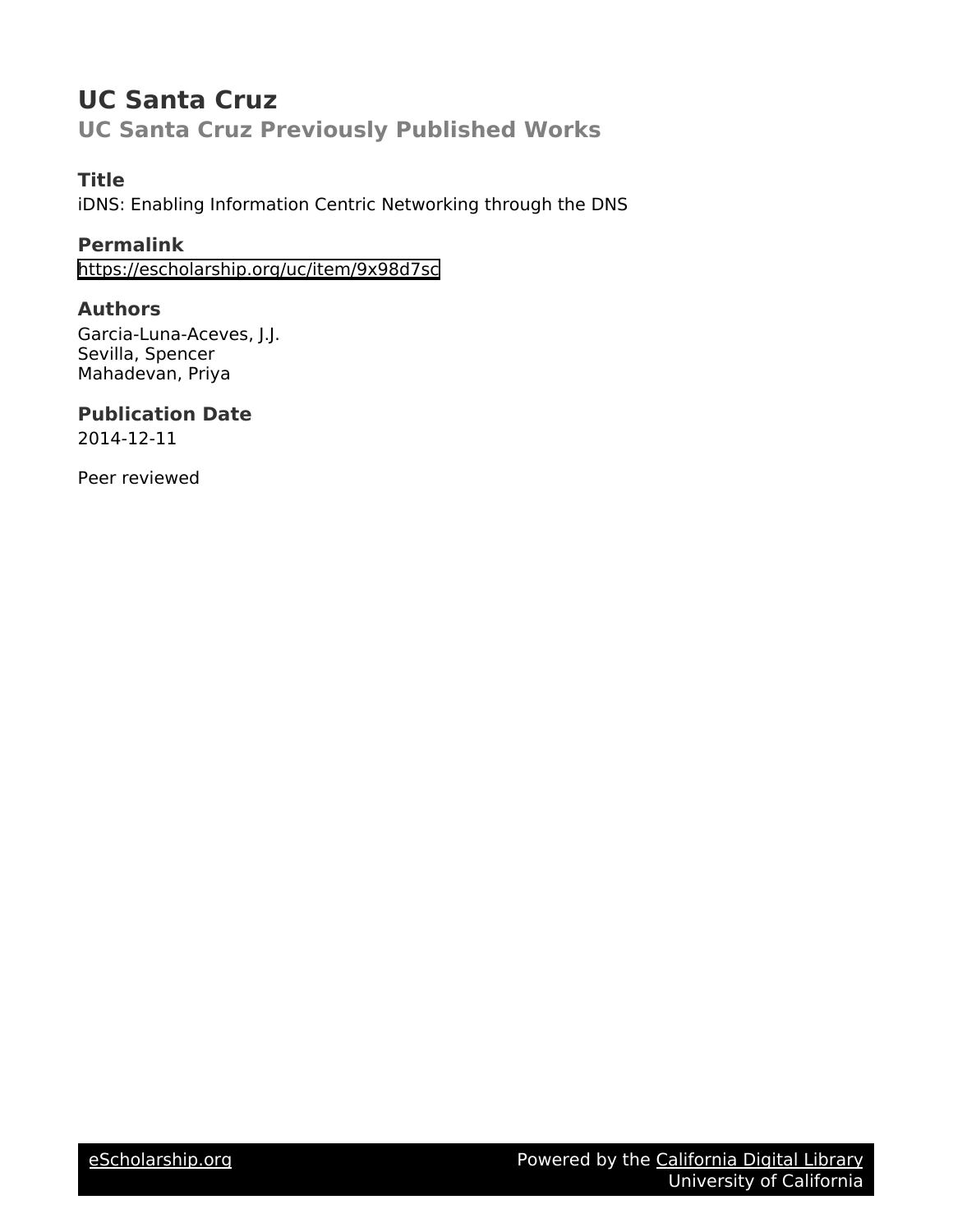# iDNS: Enabling Information Centric Networking Through The DNS

Spencer Sevilla<sup>∗</sup> spencer@soe.ucsc.edu <sup>∗</sup> UC Santa Cruz Santa Cruz, CA

Priya Mahadevan† priya.mahadevan@parc.com † Palo Alto Research Center Palo Alto, CA

J.J. Garcia-Luna-Aceves∗† jj@soe.ucsc.edu

*Abstract*—Information centric networking (ICN) architectures represent a conceptual shift from naming *end-hosts* in the Internet to naming *content* directly, and require either significant changes to the existing IP infrastructure or replacing it entirely. We present iDNS (information-centric DNS), an evolutionary path towards deploying ICN at Internet scale based on modifications to the DNS that leave the current routing infrastructure unmodified. We build and evaluate an iDNS prototype, and use it to show that iDNS achieves the benefits associated with ICN (i.e. locationindependent naming, nearest-replica-routing) in a manner that both leverages current infrastructure, including content delivery protocols and caches, and supports future evolution towards other network-layer ICN architectures.

#### I. MOTIVATION AND INTRODUCTION

Internet communication has shifted primarily to content distribution. Internet content continues to grow exponentially, and a large portion of this content is user-generated, to be shared with other users. This shift has prompted a substantial research effort directed towards Information-Centric Networking (ICN). This body of work [1], [2], [3], [4] proposes a "clean slate" redesign of the Internet architecture, shifting the focus from addressing *hosts* to denoting *content* in the form of named-data objects (NDOs). Although this shift to addressing content directly can provide many performance benefits in the future, the need to replace today's TCP/IP stack and routing infrastructure constitutes a significant obstacle to the adoption and deployment of ICN, given the ubiquity of IP routers and switches. Moreover, many open questions remain regarding naming, caching, routing, security, discovery, and scalability that must be solved before any one proposal is mature enough to be deployed at Internet scale.

Independently of the ICN clean-slate research thrust, significant changes and improvements have been made to Web technologies over the last decade in order to better support content distribution. These technologies (e.g., Content Delivery Networks (CDNs), caches, and proxies) were designed to alleviate some of the problems associated with content distribution and dissemination; however, they have evolved in a very ad-hoc, disjointed manner.

We believe that the Domain Name System (DNS) is the right place to develop and deploy Internet-scale ICN without requiring changes to the current routing infrastructure. On the one hand, the DNS is a primary barrier towards a more information-centric Internet because the current approach of mapping domain names to host addresses implicitly encodes location information. On the other hand, the DNS is one of the few core components of today's Internet suite that can be extended without any impact to the underlying routing infrastructure, and without significant difficulty, given that intermediate DNS servers must forward record queries and responses even if they do not recognize the record type.

This paper describes how to achieve information-centricity in the Internet by extending the DNS to store *content* names in addition to hostnames, and adapting existing content-delivery protocols or developing new applications to take advantage of these new records. Extending the DNS and accompanying protocols in this manner takes full advantage of the existing Internet routing infrastructure and core DNS servers, and can be easily deployed from the edge in an "opt-in" fashion.

This paper is organized as follows: Section II provides an overview of related work in ICN and Web technologies. Section III describes our proposed changes to the DNS, which we call information-centric DNS (iDNS). Section IV describes proposed changes to content-delivery protocols to take advantage of iDNS. Section V provides a qualitative analysis of iDNS compared to other ICN systems while Section VI analyzes the scalability of iDNS. Section VII provides experimental results obtained with a prototype implementation of iDNS, and Section VIII concludes the paper.

#### II. RELATED WORK

#### *A. Information Centric Networking*

The various ICN proposals generally share a common set of *benefits*, namely: persistent and unique naming of data, efficient content-distribution, secure content provenance and authentication, and better support for network mobility, disruption, and multihoming. By the same token, ICN proposals also share a number of *characteristics*, including: routing based on content names, divorcing content names from location, ubiquitous content-caching at intermediate routers, and nearestreplica-routing [5], [6].

Distinguishing between the common *benefits* of ICN proposals and their common *characteristics* is crucial to our work, because the architecture we propose is a departure from prior ICN proposals. Some of our design decisions, such as preserving IP routing, conflict with the characteristics of prior work. However, we argue that this is acceptable because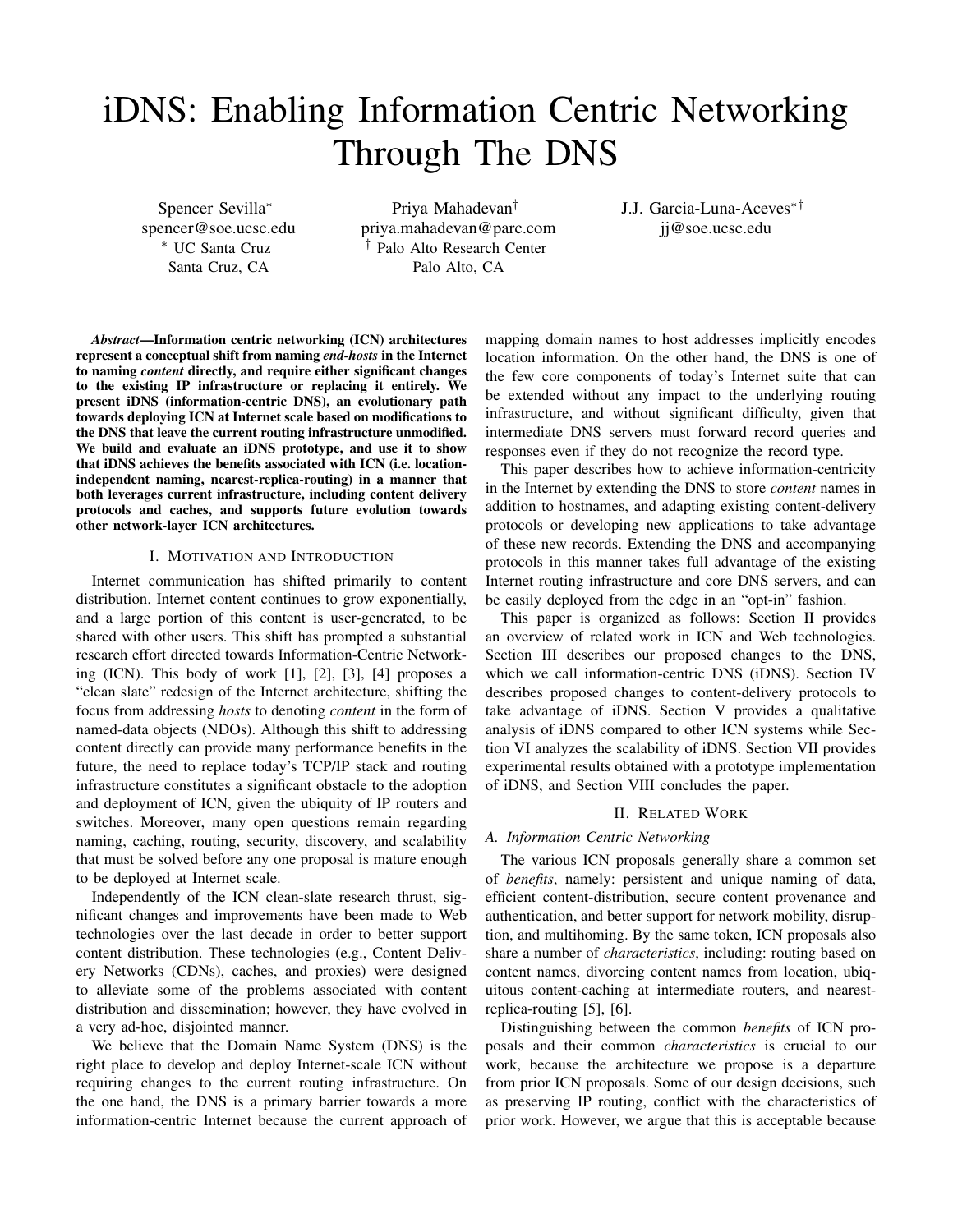the goals of information-centricity lie in the set of benefits attained, not in the methods by which they are attained. Thus, for the remainder of this document we focus on the aforementioned set of ICN benefits, rather than characteristics.

#### *B. Efficient Content Distribution in the Web*

Several Web technologies today (e.g., CDNs and caches) have evolved to help scale content distribution. Though these technologies are not information-centric, they implicitly support location-independent naming in that they serve the same data object from several locations. In this vein, HTTP itself can be considered to be information-centric in that URLs name a piece of content [8]. However, the host-name component of a URL is bound to a location in the network. Using the host name in a URL literally inhibits true location-independent naming, and is a significant obstacle in adapting these technologies to be more fully information-centric.

Directing clients to other hosts (such as CDNs or mirrors) requires DNS redirection accomplished by changing the hostname (and by extension the URL), thereby fragmenting the namespace and encoding location-dependence into a content name. Fragmenting the namespace in this manner reduces the effectiveness of content caches, because a cache has no way of identifying that a particular piece of content is duplicated across multiple URLs. Additionally, given that HTTP requests are sent directly to the IP address of a host, local caches must be placed directly along the network path and sniff all HTTP headers to provide any benefit. Qualitatively, this design forces a fundamental tradeoff between persistent content-naming and efficient content distribution. Moreover, Web technologies focus almost exclusively on these two points, and provide no mechanisms for content security (aside from securing the connection between two hosts) or support for client mobility.

#### III. IDNS AND THE CONTENT RECORD

Our approach, which we call the *Information-Centric DNS* (iDNS), extends the DNS to denote *content* in addition to *hosts*, and adapts content delivery protocols to reflect this change. Such a shift clearly achieves location-independent content naming and resolves the core of the problem described in Section II-B. However, we show that this shift *also* achieves the other ICN benefits detailed in Section II-A.

At the core of iDNS is a *Content Record* (CR), which is a new type of DNS resource record that refers to a particular NDO or name prefix. Clients desiring an NDO or name prefix must first resolve the corresponding CR through the DNS, which contains the address of one or more servers hosting the content along with protocol-specific metadata necessary to fetch the content and verify its authenticity.

The CR format is illustrated in Figure 1 and contains, in addition to the standard DNS resource record fields, a field stating whether the content can be cached, fields for object and record security, a field identifying the content delivery protocol and any protocol-specific values, and a list of one or more addresses where the content can be found. The addresses are included in the response as individual DNS A{AAA} Records. These addresses are not necessarily those of the publisher or origin, but could potentially be a CDN node, alternate mirrors, or even a nearby cache.

#### *A. Object and Record Security*

The object security field in a CR can take several forms. One example is a hash value calculated over the content. Another is the public-key of the publisher, used by the client to verify a signature provided with the content object. The CR object security field enables the content *record* to secure the content *object*. However, for such a scheme to work, the CR itself must be secured. Given that the CR is just another type of DNS record, the CR may be secured through any one of several existing security approaches proposed to date, such as DNSSEC [9].

The process of *creating* a new CR must also be secured, and potentially on a much finer-grain basis than the DNS is today. For example, only Spencer should be allowed to publish CRs under the prefix /parc/videos/spencer, and only Priya under the prefix /parc/videos/priya. This fine-grained security can be accomplished through any of the current access-control techniques used by content servers supporting multiple publishers today, such as HTTP and FTP servers. These servers can provide each registered user with their own directory, typically protected by a username and password, which corresponds to a particular prefix or subtree. Given that a particular DNS zone manages the records under the zone, different domains may handle security, registration, and scalability differently without heavily impacting the DNS itself.

#### *B. Address Record Selection*

When a client successfully resolves an iDNS query for an NDO, it receives the CR and one or more address records. In the event that the client receives several address records, it must assume that the records have been ranked by the DNS for locality, availability, or some other metric, and thus should request the NDO from the first address first. Policies may arise and be standardized for address record ranking and ordering, similar to the rules specified in [10] for host IP address selection. However, the logic or complexity of such a ranking is beyond the scope of this paper, except to specify that the ranking should be assumed by the client.

A crucial part of ICN is directing clients to nearby copies of NDOs. For iDNS to support this functionality, the address of a local content server must be included in the address set, and the address set must be properly ranked to reflect this locality by the time the response reaches the client. Thus, in iDNS we allow any node along the DNS response path to add address records or reorder the records in the set, with the understanding that DNS servers closer to the client have a better understanding of the client's environment.

Though there could be several DNS servers along the return path, in practice there are typically only two: the authoritative DNS server for the CR, and the local DNS server for the client. Thus, in iDNS we expect that the local DNS server will be largely responsible for directing clients to nearby caches. This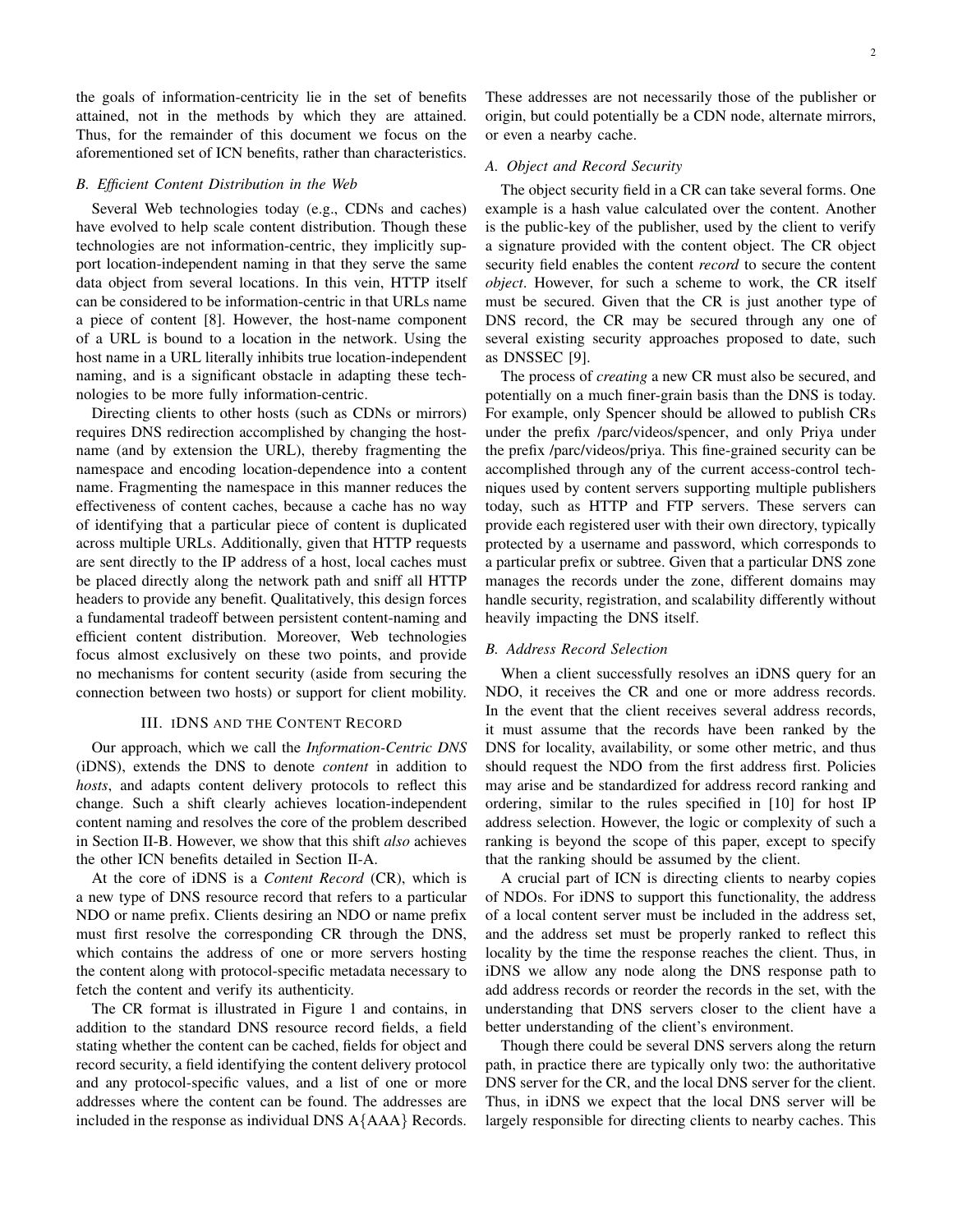

Fig. 1: Content Record vs Host Record Fig. 2: Dynamic Record Generation Fig. 3: Local Record Generation



approach has the added benefit that the local DNS server sees the address of the client itself, and is therefore able to perform finer-grained localization than the authoritative DNS servers that see only the address of the local DNS server. Multiple studies [11], [12] have shown that this address is only useful for coarse-grained localization, and this limits the effectiveness of CDNs powered by DNS redirection.

#### IV. CONTENT REPLICATION

Once a client receives a CR, it uses the information in the record to fetch the NDO from the most convenient site where the NDO is cached or replicated. We divide content replicas into two forms, long-lived and cached, with the difference being that long-lived replicas can generally be relied upon to provide the content, whereas caches make no such guarantees. Caches typically provide "best-effort" reliability, given that the requested content may be available, may have been evicted, or may never have been cached before.

#### *A. Long-Lived Content Replication*

A publisher may add servers, use mirroring sites, or deploy a CDN to replicate content. In contrast to the ad-hoc methods employed by content delivery protocols today, iDNS provides integrated support for such long-lived replication of content: the publisher simply contacts the authoritative DNS server for the CR and adds an address record referring to the new server hosting that content.

The authoritative DNS server for the CR may order the addresses in a certain way, or only return a subset of the addresses, based on the address of the local DNS server issuing the request. This process is illustrated in Figure 2, where the publisher registers the CR (step one), and then two clients using different local DNS servers query the same authoritative DNS server (step two) and receive different address-set orderings. Accordingly, they then request the same NDO from two different content servers (step three).

Distinguishing between *publishing* content (creating new CRs) and mirroring or serving content is important from a security standpoint. Only the owner of a prefix should be allowed to create a new CR under that prefix. However, this same restriction need not apply to parties wishing to mirror or re-host a piece of content. Content mirrors often arise out of immediate necessity [13], and sometimes the content publisher is either unaware, cannot be contacted, or does not have the necessary resources to scale up content delivery. Thus, other parties may be allowed to append their address to an existing CR without the explicit permission of the publisher. However,

as long as these parties are not allowed to change the metadata in the CR, including the object security field, clients can easily identify malicious or illegitimate content. Such a restriction can be enacted through the access-control policies mentioned in Section III-A.

#### *B. Content Caching*

Caching is an equally important part of scalable content distribution. Any DNS server on the return path may be aware of a nearby content-cache, and can direct the client to this cache by simply adding the address of the cache to the address set. This process has the potential to be most effective when performed at the local DNS server, since the local DNS server knows the address of the client itself. Figure 3 illustrates this process, where after a content cache receives an NDO (step one), the local DNS server directs the client (step two) to request the NDO from this cache (step three).

#### V. COMPARING IDNS WITH PRIOR ICN PROPOSALS

Having provided a technical overview of iDNS, we return to the previously stated goals and benefits of ICN with the intent of showing that iDNS achieves all of the benefits of prior ICN proposals.

#### *A. Location-Independent Persistent Naming*

iDNS ensures that content names are persistent and unique through the hierarchical nature of the DNS. It also decouples names from locations by separating the CR from its set of addresses, and maintains a namespace that is not fragmented, even when content is moved or mirrored across different content servers.

There is an ongoing debate [14], [15] on whether content names should be drawn from hierarchical or flat name spaces. Works advocating flat names propose using a peripheral name resolution service (NRS) to translate between user-readable names and routable ones, and various proposals argue whether this NRS should be flat or hierarchical.

In this debate, iDNS does not advocate a particular approach over another: the CR provides a natural point of convergence for either approach. Though the DNS itself is hierarchical, flat name-resolution protocols exist [7], [16], [17] and other protocols can be designed as necessary: they must simply map a name to a CR. Moreover, the DNS itself can be adapted to a flat naming scheme, as is proposed by NetInf [4].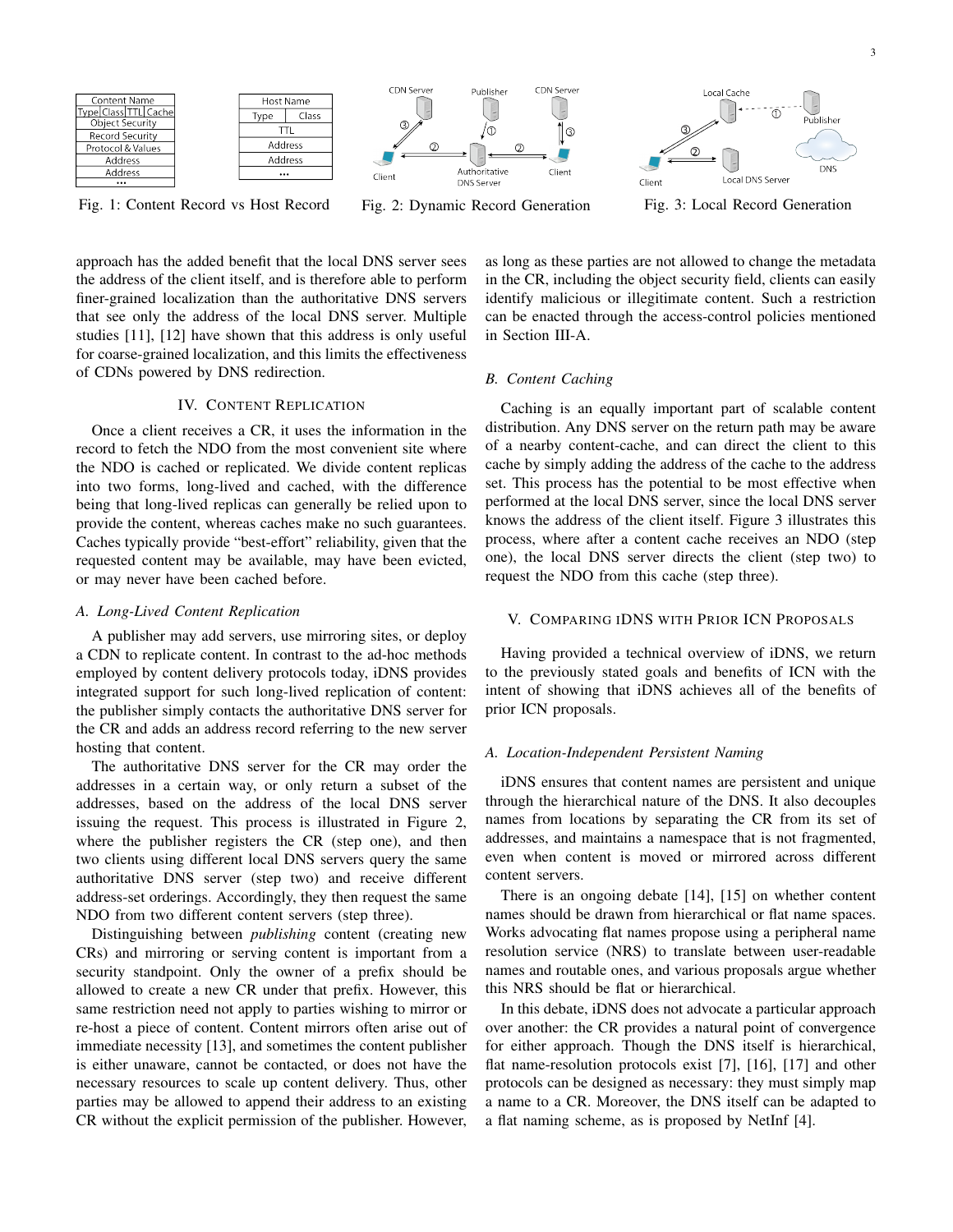#### *B. Efficient Content Distribution*

A major motivation for ICN is to relieve congestion and improve content distribution through a combination of caching and nearest-replica-routing. iDNS accomplishes this goal by enabling servers along the DNS response path to change the cached address-set via the guidelines in Section III-B.

Another ongoing debate in the ICN community [5], [18], [19], [20] is the effectiveness of different caching policies, such as ubiquitous caching compared to edge caching. iDNS can enable any caching policy based on the topology of intermediate DNS servers appending cache addresses.

#### *C. Object Level Security Model*

An ICN design primitive is the concept that content can come from any location in the network. Thus, the traditional security model, which focuses on securing and authenticating *hosts*, must be changed to authenticate and secure *content* instead. iDNS preserves the concept that content may come from anywhere, and accomplishes object-level security through the security field in the CR.

Compared to other ICN proposals, an advantage of iDNS is that its trust model depends *only* on the DNS. As long as the base CR is secured, via DNSSEC or some other protocol, then the client can easily verify that the content received is legitimate. Furthermore, iDNS does not require any intermediate routers to verify the authenticity of the content. This technique avoids an open problem in the ICN community, where many questions exist regarding the trust and feasibility of a universal PKI (or other such security protocol) deployed at intermediate routers, as well as the feasibility and scalability of performing content verification at each router.

#### *D. Mobility And Disruption*

iDNS provides natural support for client mobility by focusing the content-localization logic into the local DNS resolver. When nodes leave and rejoin the network, DHCP already provides them with the address of a local DNS server, and this information is all that is necessary to localize the client. The client then sends subsequent CR requests to the new local DNS server, which directs the client to nearby caches if they exist.

#### *E. Differences With Prior ICN Work*

Architecturally, iDNS differs from other ICN proposals in one key fashion: it uses two request-response pairs, one to locate the content and the other to fetch it. This approach contrasts with other ICN proposals, which typically employ a single request-response pairing. Conceptually, this separates the act of *locating* content from the act of *distributing* it, and this split enables two separate topologies to coexist: one for content-location and the other for content-distribution. This design is a key strength of iDNS, because it effectively supports "near-replica routing" without relying on large content tables or a content-routing protocol. DNS names are simply routed swiftly without any localization or fragmentation, and then the content-request itself is routed over IP.

This split has another important ramification, in that it enables both steps in the system (content location and distribution) to evolve independently of each other, bridged only by the format of the CR. Hence, iDNS can support multiple different approaches to naming and caching, as well as a large suite of alternative content delivery protocols, including HTTP, DNS, BitTorrent, and Gnutella.

#### VI. ANALYSIS OF SCALABILITY

Supporting NDO resolution through the DNS increases the number of records in the DNS by several orders of magnitude, roughly from  $10^6$  to at least  $10^9$  [21], [22]. Though the DNS is known to be a highly scalable distributed system, such a significant increase in scale merits further examination. In particular, we examine the scalability of two key parts of the system: the authoritative DNS servers in charge of storing and serving the records; and the local DNS servers in charge of forwarding queries, caching entries, and returning records to clients.

#### *A. Scalability of the Authoritative DNS*

By increasing the number of records served by the DNS, we implicitly increase the amount of (a) storage and (b) processing power necessary to serve these records. Additionally, if we increase the average name length (a likely assumption), we potentially incur additional DNS referrals.

*1) Storage and Processing Power:* Increasing the number of records in the DNS correspondingly increases the work necessary to store and serve these records. However, it can be qualitatively argued that a comparable amount of work is already performed today by HTTP servers. Given that today's DNS resolves nothing more than a hostname, an HTTP server must manage an entire directory tree, parse the HTTP path accordingly, and return the necessary piece of content. In contrast, DNS servers must only return a corresponding CR, not the content object itself. Even today, the performance of TLD servers (e.g., com or org) shows that a particular DNS zone *can* support thousands of entries.

Fortunately, the DNS is a well-designed, hierarchically distributed system. This design ensures that if an organization struggles to serve or update their CRs, this inadequacy is contained to the CRs of this organization and does not slow down or create problems elsewhere in the DNS. Thus, there exists a powerful and natural motive for an organization to successfully manage the publication of their content and provision adequate resources to do so.

*2) Latency and Referrals:* DNS requests start at the root and descend the hierarchy as necessary. For example, with no cached information, DNS resolution for www.parc.com consists of three requests: the first to the root name-server, the second to the authoritative server for com, and the last to the authoritative server for parc. Thus, as names contain more components, they necessarily result in more requests and referrals.

This design means that the behavior of DNS, in particular referrals, depends on the structure of the content name: the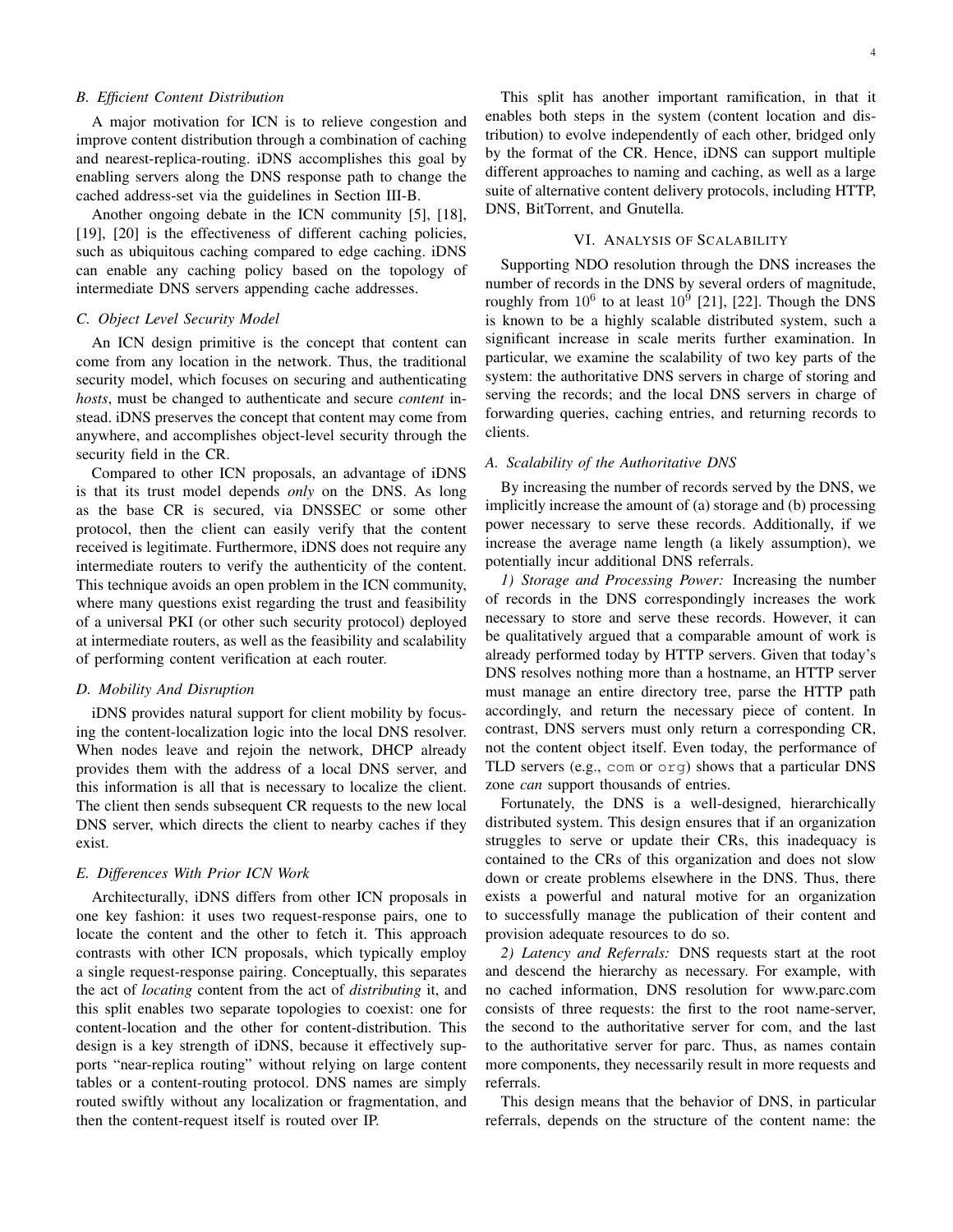same set of records may result in different behavior, depending on how their names are structured. Accordingly, to provide a meaningful analysis, we had to make assumptions about the distribution and structure of content names. In particular, we assume that the structure of content names in a DNSbased system mirrors the structure of HTTP names used today: for example, the URL www.parc.com/index.html would correspond to four iDNS zones, with the zone www being in charge of the CR for index.html. Such an assumption is safe and useful, because HTTP does not mandate the format of the path component, and the assumption enables us to draw conclusions from existing HTTP traffic.

Building on this assumption, we analyzed a large set of HTTP  $GETs<sup>1</sup>$ . In our analysis, we stripped out the hostname and then examined the rest of the HTTP path for the number of components. For example, a GET for parc.com/index.html would have a value of 1, whereas parc.com/videos/index.html a value of 2. Our results are shown as a histogram in Figure 4, with a mean value of 3.9 and standard deviation of 2.89.

Notably, prior analysis of DNS traffic has shown that DNS requests and referrals are largely mitigated through local DNS caching. Jung et al [23] observe that the average DNS query results in 1.2 *referrals* and a latency of approximately 60ms, despite the fact that the average DNS name has 3.3 *components*. These results are encouraging, because they illustrate the effectiveness of caching in improving DNS performance.

Based on the above results, we believe that caching and other optimizations used for host-name resolution with the DNS will be equally successful when extended to content objects. When deployed at a large scale, we expect the average name to consist of  $\sim$  6.8 components, and to result in  $\sim$  2.4 referrals and an average latency of  $\sim 100$ ms, all of which are acceptable values.

#### *B. Scalability at the Local DNS Server*

iDNS increases the work required by the local DNS server, because it must direct clients to nearby content-caches. In its simplest form, redirection is accomplished by appending an address to the address set of each DNS response. This operation, which must happen for each request/response pair, constitutes less work than a transparent cache carries out today when it inspects HTTP headers. More complex schemes for cache load balancing may evolve, but such schemes represent a fundamental tradeoff between additional complexity at the local DNS server or decreased efficiency at the content cache. This tradeoff is important to highlight, because such a tradeoff can only be examined and optimized for a particular local topology and set of hardware, yet we show that iDNS provides support for such optimizations.

Given that local DNS servers often cache records to improve DNS performance, increasing the number of DNS records can have an adverse affect on the local cache. However, multiple studies [23], [24] indicate that the DNS cache size is not a

<sup>1</sup>One day (2012-11-01 00:00∼23:59) of HTTP traffic initiated by hosts at POSTECH University in South Korea, approximately 25 million requests



limiting factor on performance, because the distribution of DNS objects is Zipf, and the individual record objects are quite small. In fact, DNS objects are so small that the common DNS caching utility dnscache provides a default cache size of 1MB and a *maximum* cache size of 16MB! Thus, there is ample room for DNS caching to expand by several orders of magnitude before an impact on performance is felt.

#### VII. EXPERIMENTAL DEPLOYMENT

To explore a common deployment scenario, we built a prototype iDNS system that employs hierarchical CCN-style naming, edge-caching through local DNS servers, and HTTP for content delivery. We wrote a simple iDNS client, local DNS resolver, and content cache in Java, and deployed the code (approximately 2000 lines, of which only 200 are unique to iDNS) across three servers and four clients at PARC configured in the topology shown in Figure 5. Both subnets use the same local DNS server, which directs clients to their closest cache based on their address; the primary difference between the two subnets is that the cache in Subnet 1 is directly along the network-path from the clients to the Internet, whereas this is not the case for Subnet 2. To avoid changing the authoritative DNS server, we elected to encode CRs as a TXT record starting with "CR:".

#### *A. Name Format Translation*

We start with a hierarchical content name (e.g., /parc/ csl/papers/idns.pdf), which is translated to a DNS-resolvable name through a simple algorithm: First, reverse the order of all names broken by the / character to create the string idns.pdf/papers/csl/parc/. Next, swap each / character for a ., and each . for a  $/$ , to create the valid<sup>2</sup> DNS name idns/pdf.papers.csl.parc. This simple translation is one-to-one and reversible, which allows the DNS name to later be reconstructed into the original hierarchical content name.

To support HTTP, we define a *hostname length number* (HLN) to be included with the CR. The HLN is used to translate the content name from DNS to HTTP; this is necessary, given that HTTP URLs contain two hierarchical components,

<sup>2</sup>DNS explicitly prohibits use of the "/" character in *hostnames*, but allows it in other record types, such as TXT or our CR.